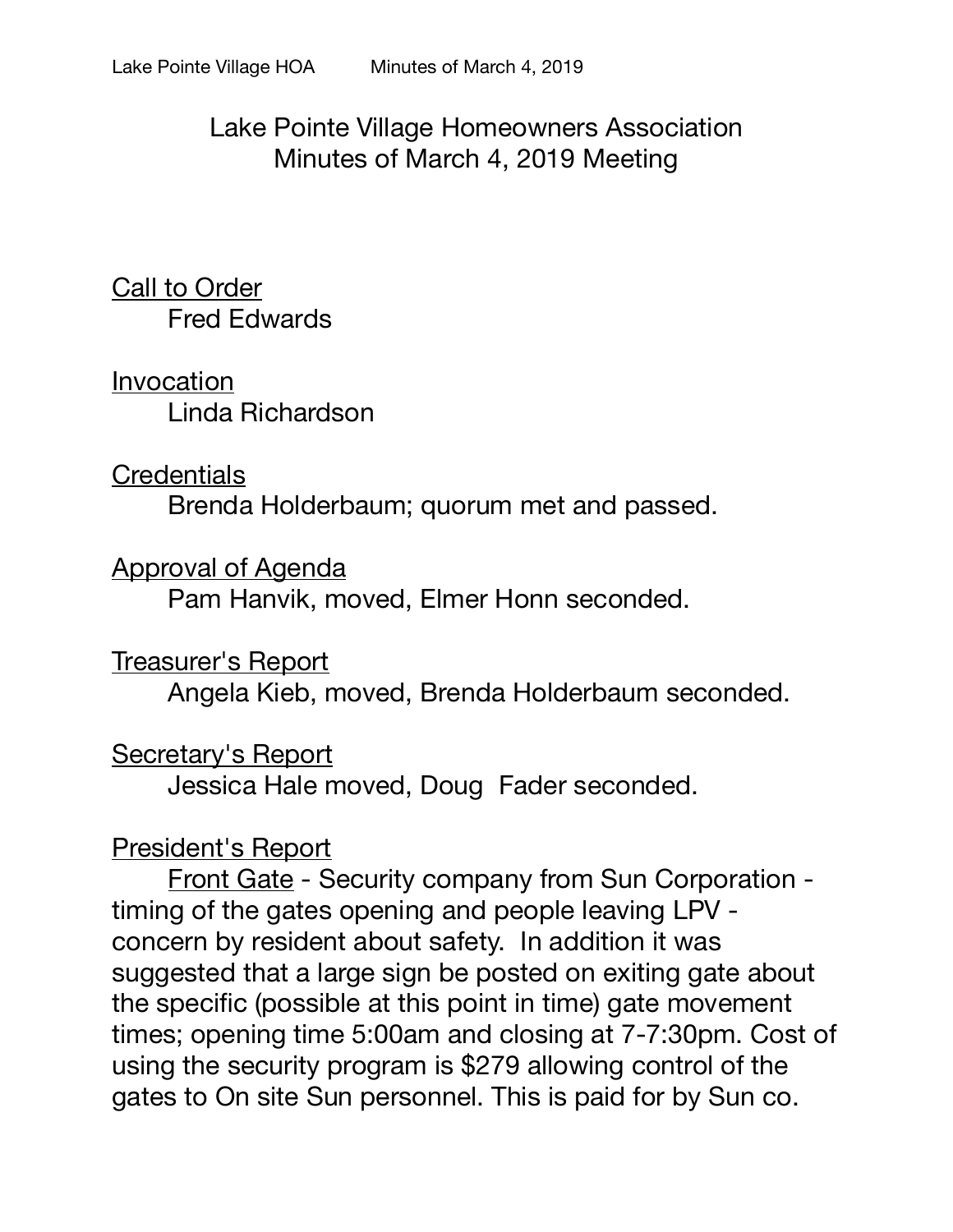Floor discussion followed with email to be sent out to residents to inform about process and gate times.

Mulford Rd.- City Commissioner of Mulberry, Jim Splaine (LPV resident) has been getting potholes on Mulford, in front of main Post Office filled over the years. Rick Johnson, City Manager of Mulberry is taking responsibility of paving Mulford Rd. from intersection of Rte. 37 up Mulford to just past our entrance gates. Commissioner Jim Stradtman has also been involved.MORE INFO

House numbers and names -Sun will no longer be providing the names and addresses on plaques attached to the homes in LPV.The cost has been \$68.00/address. Fred Edwards is working on locating another supporter. It was also mentioned that house numbers are needed for locating in the event of an emergency.

Gazebo -An effort to improve the looks and construction of the gazebo have been started. Rick, maintenance, is doing the work.

# Unfinished Business None

# Committee Reports

FMO - RAD (Polk Recovery After Disaster) - Fred Edwards reported on the FMO meeting at Shalamar Community. RAD is a volunteer group organized under Polk County to help anyone who suffers from a disaster in Polk County. An example of people needing help was after Hurricane Irma where families and individuals needed various types of help after the hurricane tore through Lakeland and throughout Polk County.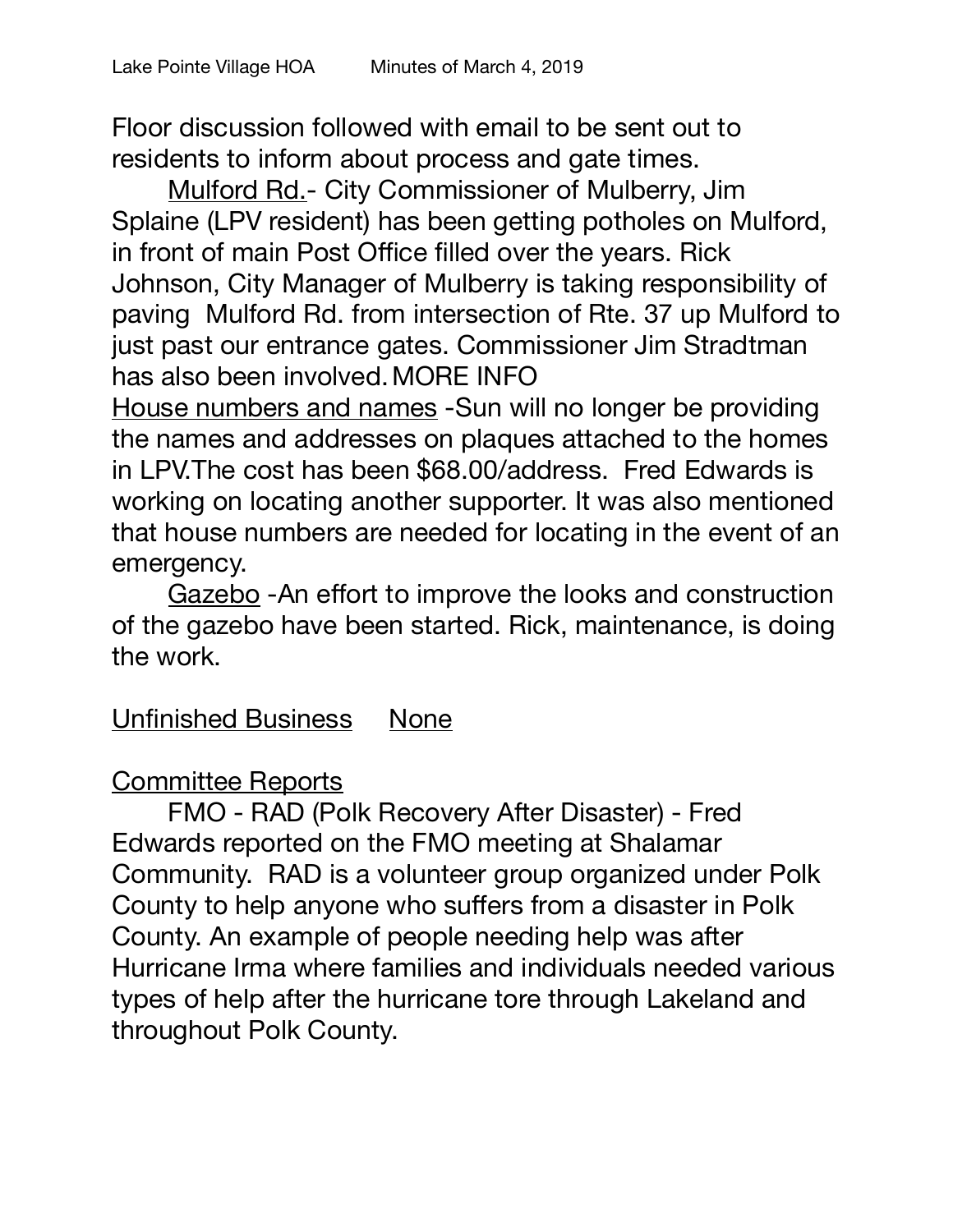Welcome - Three new residents were welcomed in January:

Shaun Gerber-395 Lake Erie Lane; Al and Jennifer Barauski 350 Lake Huron; and Walker and Sheila Benedict at NEED MORE INFO Lake Huron.

Communications - Doug Fader took over the weekly email news to all LPV residents.

Activities - Terrie Schairer, Director on HOB, shared some Calendar information and the process using the calendar; Dave Downs, Chairman of Activities, mentioned the Billiards tournament on March 15th.

Elly Strahl reported that the last dance will be on March 16th - Shamrockin'. She also reported on the Shuffleboard tournament on March 23rd at 9:30am. There will be a pizza party with awards for Shuffleboard and Bocce - \$5.00/head. Eric Hipkiss spoke about the Bocce improvements. There are three lanes being used with canopies to be installed in March, 2019. The Bocce tournament is on March 21st. Debbie King reported on the Carport Sale set for March 16th. This is being run on the same day as the City of Mulberry's carport all throughout the city. There is a signup sheet in library in clubhouse.er about the concern.

Doris Farrow - leading "Community Projects" mentioned the Strawberry Social on March 11th, Sunday, from 2:00-4:00pm. Diane NEED MORE INFO represented Singspiration

New Business - Comments from the Floor :

Maggy Horn asked where Ms. Sherry Brigs was since in the past she had been regularly attending the HOA meetings. Fred Edwards said he would talk to her.